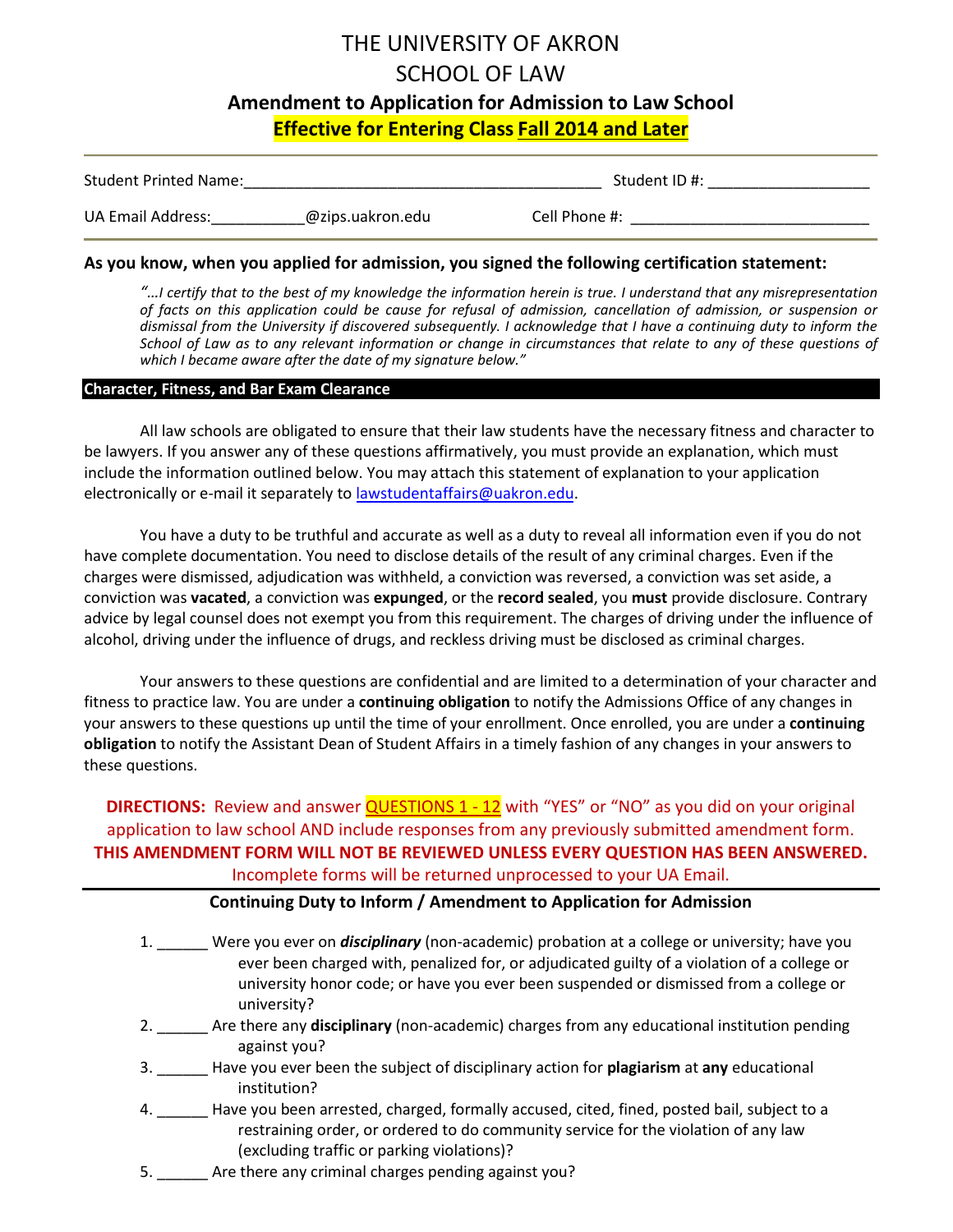| <b>Student Printed Name:</b> |                                                                | Student ID#:                                                                                                                                                                           |  |
|------------------------------|----------------------------------------------------------------|----------------------------------------------------------------------------------------------------------------------------------------------------------------------------------------|--|
|                              | honorable discharge?                                           | 6. Have you ever been the subject of a court martial hearing, dishonorably discharged from<br>military service, or administratively separated from military service with other than an |  |
| 7.                           | Have you ever been involuntarily separated from a job?         |                                                                                                                                                                                        |  |
| 8.                           |                                                                | Have you ever been sued for a non-criminal act that was alleged to have been intentional?                                                                                              |  |
| 9.                           | association, or had any license denied, suspended, or revoked? | Have you ever been subject to disciplinary action by a licensing board or professional                                                                                                 |  |
| 10.                          |                                                                | Have you ever been cited or fined for any moving traffic violations within the past ten years?                                                                                         |  |
| 11.                          | of drugs or alcohol?                                           | Have you ever been arrested for or charged with operating a vehicle while under the influence                                                                                          |  |
| 12.                          | costs?                                                         | Are there traffic or parking violations on your record for which there are unpaid fines or court                                                                                       |  |

### **When preparing this amendment, submit a DETAILED statement below or on a separate sheet, attach any explanatory documentation that includes the following information (please be as SPECIFIC as possible):**

- 1. Date of incident and your age at the time of the incident
- 2. Parties involved
- 3. Description of incident
- 4. Result (expunged, dismissed, probation, arrest, incarceration, etc.)
- 5. Degree of misdemeanor or felony and code section (Ohio Revised Code or other state or city code involved)
- 6. Photocopy of official court documentation, if applicable
- 7. Information related to post-sentence events (pardon, etc.)

# **Failure to fully disclose may result in dismissal from the School of Law.**

Submit electronically to the law dean's office at lawstudentaffairs[@uakron.edu. Y](mailto:lawstudentaffairs@uakron.edu)ou will be notified of status via your UA email.

**\_\_\_\_\_\_\_\_\_\_\_\_\_\_\_\_\_\_\_\_\_\_\_\_\_\_\_\_\_\_\_\_\_\_\_\_\_\_\_\_\_\_\_\_\_\_\_\_\_\_\_\_\_\_\_\_\_\_\_\_\_\_\_\_\_\_\_\_\_\_\_\_\_\_\_\_\_\_**

**\_\_\_\_\_\_\_\_\_\_\_\_\_\_\_\_\_\_\_\_\_\_\_\_\_\_\_\_\_\_\_\_\_\_\_\_\_\_\_\_\_\_\_\_\_\_\_\_\_\_\_\_\_\_\_\_\_\_\_\_\_\_\_\_\_\_\_\_\_\_\_\_\_\_\_\_\_\_**

**\_\_\_\_\_\_\_\_\_\_\_\_\_\_\_\_\_\_\_\_\_\_\_\_\_\_\_\_\_\_\_\_\_\_\_\_\_\_\_\_\_\_\_\_\_\_\_\_\_\_\_\_\_\_\_\_\_\_\_\_\_\_\_\_\_\_\_\_\_\_\_\_\_\_\_\_\_\_**

**\_\_\_\_\_\_\_\_\_\_\_\_\_\_\_\_\_\_\_\_\_\_\_\_\_\_\_\_\_\_\_\_\_\_\_\_\_\_\_\_\_\_\_\_\_\_\_\_\_\_\_\_\_\_\_\_\_\_\_\_\_\_\_\_\_\_\_\_\_\_\_\_\_\_\_\_\_\_**

**\_\_\_\_\_\_\_\_\_\_\_\_\_\_\_\_\_\_\_\_\_\_\_\_\_\_\_\_\_\_\_\_\_\_\_\_\_\_\_\_\_\_\_\_\_\_\_\_\_\_\_\_\_\_\_\_\_\_\_\_\_\_\_\_\_\_\_\_\_\_\_\_\_\_\_\_\_\_**

**\_\_\_\_\_\_\_\_\_\_\_\_\_\_\_\_\_\_\_\_\_\_\_\_\_\_\_\_\_\_\_\_\_\_\_\_\_\_\_\_\_\_\_\_\_\_\_\_\_\_\_\_\_\_\_\_\_\_\_\_\_\_\_\_\_\_\_\_\_\_\_\_\_\_\_\_\_\_**

## **Amendment: \_\_\_\_\_\_\_\_\_\_\_\_\_\_\_\_\_\_\_\_\_\_\_\_\_\_\_\_\_\_\_\_\_\_\_\_\_\_\_\_\_\_\_\_\_\_\_\_\_\_\_\_\_\_\_\_\_\_\_\_\_\_\_\_\_\_\_\_\_\_\_\_\_\_\_\_\_\_**